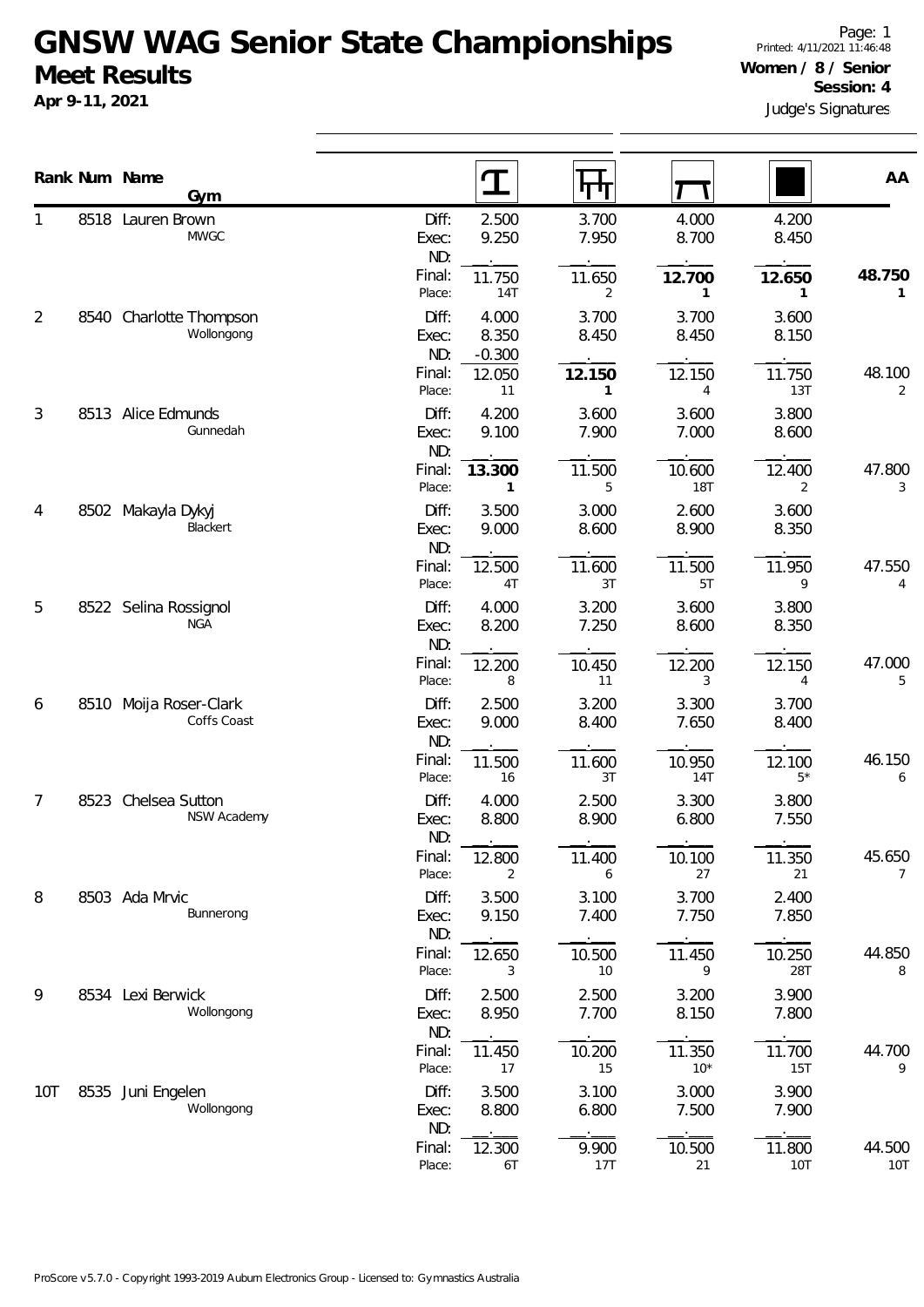**Apr 9-11, 2021**

|     |      | Rank Num Name<br>Gym                |                       | T                    | पग             |                            |                            | AA                   |
|-----|------|-------------------------------------|-----------------------|----------------------|----------------|----------------------------|----------------------------|----------------------|
| 10T |      | 8526 Emily Chronis<br>PLC           | Diff:<br>Exec:<br>ND: | 4.000<br>7.750       | 3.700<br>6.700 | 3.100<br>7.500             | 3.700<br>8.050             |                      |
|     |      |                                     | Final:<br>Place:      | 11.750<br><b>14T</b> | 10.400<br>12   | 10.600<br><b>18T</b>       | 11.750<br>13T              | 44.500<br><b>10T</b> |
| 12  |      | 8537 Aisa Karalic<br>Wollongong     | Diff:<br>Exec:<br>ND: | 2.500<br>8.900       | 2.700<br>6.300 | 3.600<br>8.650             | 4.000<br>7.800             |                      |
|     |      |                                     | Final:<br>Place:      | 11.400<br><b>18T</b> | 9.000<br>23T   | 12.250<br>2                | 11.800<br><b>10T</b>       | 44.450<br>12         |
| 13T |      | 8514 Sera Conry<br>Hornsby          | Diff:<br>Exec:<br>ND: | 2.500<br>8.750       | 1.900<br>8.100 | 3.200<br>8.150             | 3.800<br>8.000<br>$-0.100$ |                      |
|     |      |                                     | Final:<br>Place:      | 11.250<br>$23*$      | 10.000<br>16   | 11.350<br>$10*$            | 11.700<br>15T              | 44.300<br>13T        |
| 13T |      | 8519 Mia Shipley<br><b>MWGC</b>     | Diff:<br>Exec:<br>ND: | 2.500<br>7.850       | 3.200<br>8.050 | 3.100<br>8.400             | 3.800<br>7.400             |                      |
|     |      |                                     | Final:<br>Place:      | 10.350<br>34         | 11.250<br>7T   | 11.500<br>$5*$             | 11.200<br>23T              | 44.300<br>13T        |
| 15  |      | 8507 Marli Green<br>Coffs Coast     | Diff:<br>Exec:<br>ND: | 2.500<br>8.900       | 2.000<br>7.250 | 3.300<br>8.000             | 3.700<br>8.300             |                      |
|     |      |                                     | Final:<br>Place:      | 11.400<br><b>18T</b> | 9.250<br>21    | 11.300<br>12               | 12.000<br>7T               | 43.950<br>15         |
| 16  |      | 8539 Emma Otsyula<br>Wollongong     | Diff:<br>Exec:<br>ND: | 3.500<br>8.650       | 2.700<br>6.850 | 3.800<br>7.700             | 3.800<br>6.800             |                      |
|     |      |                                     | Final:<br>Place:      | 12.150<br>9T         | 9.550<br>19    | 11.500<br>5T               | 10.600<br>26               | 43.800<br>16         |
| 17  |      | 8536 Allegra Fock<br>Wollongong     | Diff:<br>Exec:<br>ND: | 3.500<br>8.650       | 2.600<br>5.850 | 3.700<br>7.200             | 3.900<br>8.300             |                      |
|     |      |                                     | Final:<br>Place:      | 12.150<br>9T         | 8.450<br>26    | 10.900<br><b>16T</b>       | 12.200<br>3                | 43.700<br>17         |
| 18  | 8517 | <b>Bronte Appleyard</b><br>Infinity | Diff:<br>Exec:<br>ND: | 2.500<br>8.150       | 2.700<br>7.600 | 3.800<br>7.450<br>$-0.100$ | 4.000<br>7.550             |                      |
|     |      |                                     | Final:<br>Place:      | 10.650<br>33         | 10.300<br>14   | 11.150<br>13               | 11.550<br><b>18T</b>       | 43.650<br>18         |
| 19  |      | 8508 Hayley Little<br>Coffs Coast   | Diff:<br>Exec:<br>ND: | 2.500<br>8.750       | 2.700<br>7.200 | 3.600<br>7.350             | 3.600<br>7.550             |                      |
|     |      |                                     | Final:<br>Place:      | 11.250<br>$23*$      | 9.900<br>17T   | 10.950<br>14T              | 11.150<br>25               | 43.250<br>19         |
| 20  |      | 8509 Shekinah Phipps<br>Coffs Coast | Diff:<br>Exec:<br>ND: | 2.500<br>9.400       | 3.300<br>7.850 | 3.100<br>8.400             | 1.700<br>6.850             |                      |
|     |      |                                     | Final:<br>Place:      | 11.900<br>12         | 11.150<br>9    | 11.500<br>$5*$             | 8.550<br>35                | 43.100<br>20         |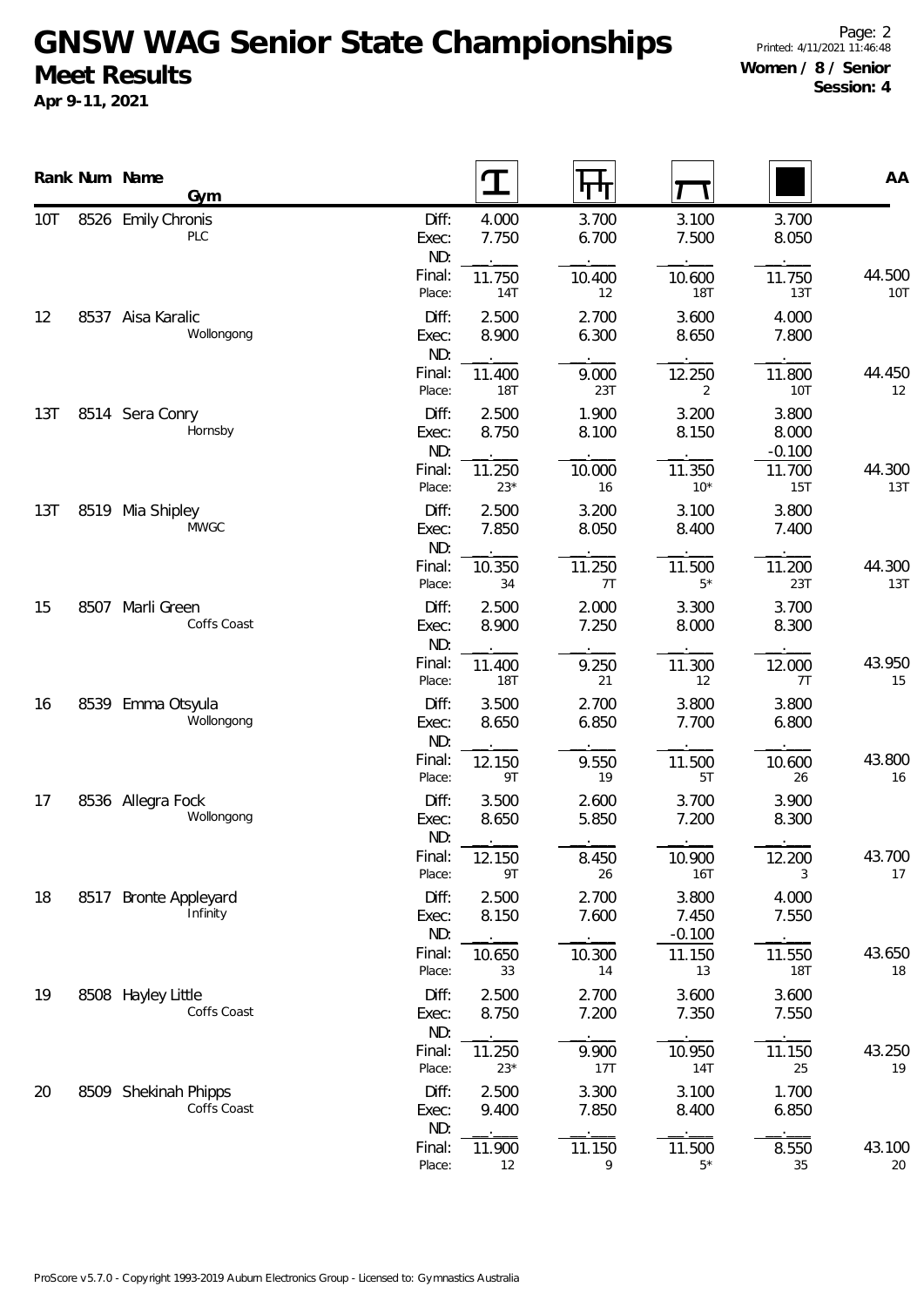**Apr 9-11, 2021**

Page: 3 Printed: 4/11/2021 11:46:48 **Women / 8 / Senior Session: 4**

|          | Rank Num Name<br><b>Gym</b>         |                       |                 |                            |                            |                            | AA                   |
|----------|-------------------------------------|-----------------------|-----------------|----------------------------|----------------------------|----------------------------|----------------------|
| 21       | 8506 Tabitha Follett<br>Coffs Coast | Diff:<br>Exec:<br>ND: | 2.500<br>8.700  | 2.000<br>7.100             | 3.200<br>7.150             | 3.700<br>8.400             |                      |
|          |                                     | Final:<br>Place:      | 11.200<br>$25*$ | 9.100<br>22                | 10.350<br>23               | 12.100<br>$5*$             | 42.750<br>21         |
| 22       | 8504 Tong Tong Shields<br>Bunnerong | Diff:<br>Exec:<br>ND: | 2.500<br>8.450  | 3.000<br>8.250             | 3.400<br>7.500             | 2.400<br>7.100             |                      |
|          |                                     | Final:<br>Place:      | 10.950<br>31    | 11.250<br>7T               | 10.900<br><b>16T</b>       | 9.500<br>33                | 42.600<br>22         |
| 23       | 8525 Brianna Smith<br>Phoenix       | Diff:<br>Exec:<br>ND: | 2.500<br>8.700  | 3.100<br>6.250             | 4.200<br>5.550<br>$-0.100$ | 3.800<br>8.000             |                      |
|          |                                     | Final:<br>Place:      | 11.200<br>$25*$ | 9.350<br>20                | 9.650<br>28T               | 11.800<br>10T              | 42.000<br>23         |
| 24       | 8512 Taryn Belleli<br>EGA           | Diff:<br>Exec:<br>ND: | 2.500<br>8.550  | 3.100<br>7.250             | 3.400<br>6.900             | 2.700<br>7.550             |                      |
|          |                                     | Final:<br>Place:      | 11.050<br>$29*$ | 10.350<br>13               | 10.300<br>24T              | 10.250<br>28T              | 41.950<br>24         |
| 25<br>26 | 8527 Angelina Foley<br>PLC          | Diff:<br>Exec:<br>ND: | 4.000<br>8.500  | 1.100<br>7.500             | 3.200<br>5.700             | 4.400<br>7.200             |                      |
|          |                                     | Final:<br>Place:      | 12.500<br>4T    | 8.600<br>25                | 8.900<br>33                | 11.600<br>17               | 41.600<br>25         |
|          | 8531 Maia Shannon<br>PLC            | Diff:<br>Exec:<br>ND: | 2.500<br>8.350  | 1.100<br>7.300             | 3.400<br>6.850             | 4.200<br>7.800             |                      |
|          |                                     | Final:<br>Place:      | 10.850<br>32    | 8.400<br>27T               | 10.250<br>26               | 12.000<br>7T               | 41.500<br>26         |
| 27       | 8511 Asha Stagg<br>Coffs Coast      | Diff:<br>Exec:<br>ND: | 2.500<br>8.850  | 2.000<br>5.550             | 2.600<br>7.700             | 3.600<br>7.950             |                      |
|          |                                     | Final:<br>Place:      | 11.350<br>21    | 7.550<br>30                | 10.300<br>24T              | 11.550<br>18T              | 40.750<br>27         |
| 28       | 8501 Teana Bourke<br>Bankstown      | Diff:<br>Exec:<br>ND: | 2.500<br>8.550  | 2.200<br>6.800             | 3.000<br>7.400             | 2.600<br>7.200             |                      |
|          |                                     | Final:<br>Place:      | 11.050<br>$29*$ | 9.000<br>23T               | 10.400<br>22               | 9.800<br>32                | 40.250<br>28         |
| 29       | 8515 Selin Kaner<br>Hornsby         | Diff:<br>Exec:<br>ND: | 3.500<br>8.800  | 1.100<br>6.350             | 3.100<br>6.550             | 3.000<br>7.550             |                      |
|          |                                     | Final:<br>Place:      | 12.300<br>6T    | 7.450<br>31T               | 9.650<br>28T               | 10.550<br>27               | 39.950<br>29         |
| 30T      | 8505 Emily Ortlepp<br>Castle Hill   | Diff:<br>Exec:<br>ND: | 2.500<br>8.800  | 1.500<br>7.150<br>$-2.000$ | 2.900<br>7.650             | 3.700<br>6.900<br>$-0.500$ |                      |
|          |                                     | Final:<br>Place:      | 11.300<br>22    | 6.650<br>33                | 10.550<br>20               | 10.100<br>30T              | 38.600<br><b>30T</b> |